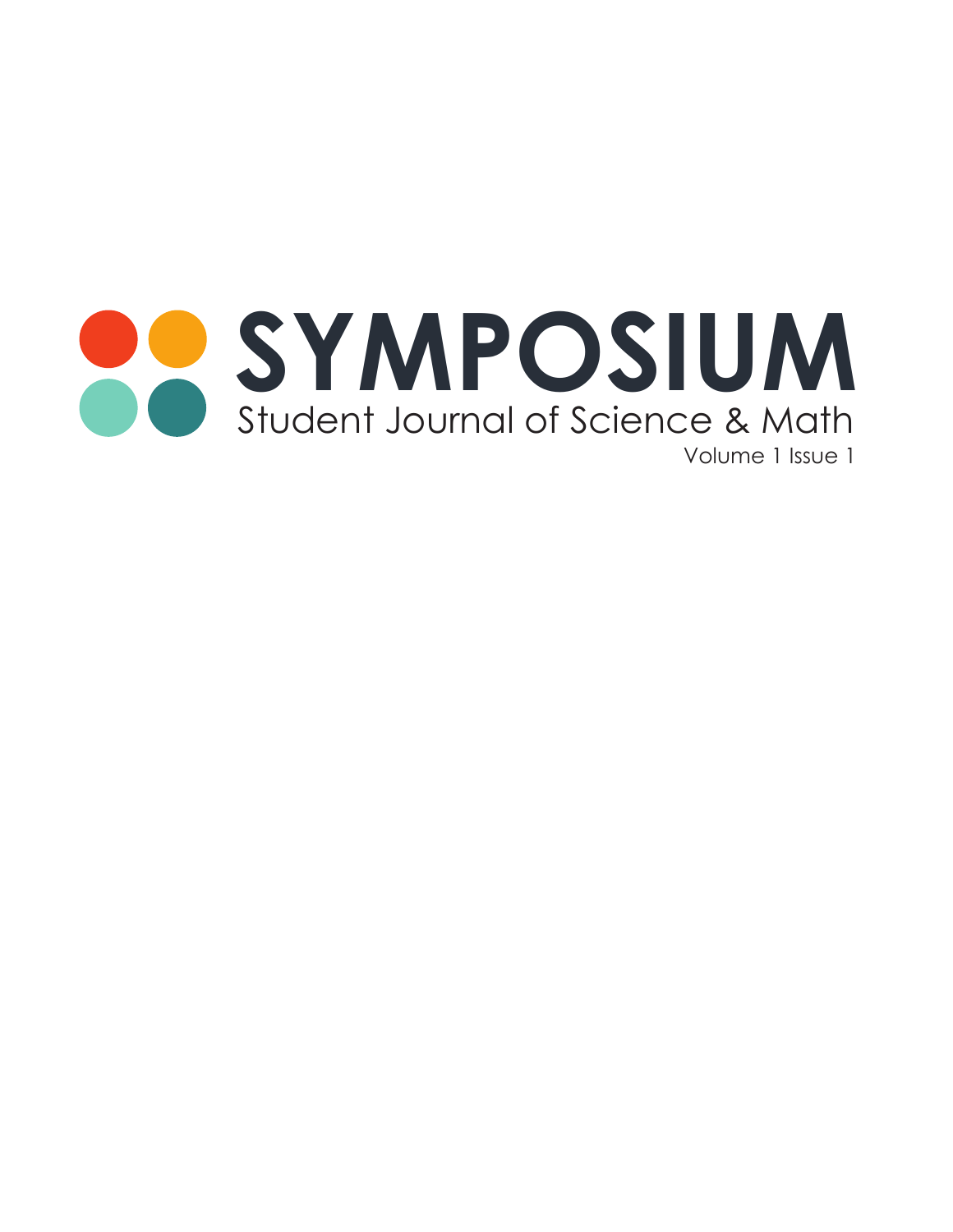

# INTERACTION AMONG GUSTATION, OLFACTION, AND VISION IN FLAVOR IDENTIFICATION

A RESEARCH ARTICLE

*by Michael J. Lauth*

# **Abstract**

**Even though the senses of taste, smell, and sight are distinct, there is a significant overlap among them in our perceptions of objects that helps us understand and differentiate the world. Everyone has experienced, when his or her nose gets congested, that his or her sense of taste changes as well. Many individuals do not equally understand the top-down processing with taste when someone sees objects they are about to eat. In the replicated study by our principle investigator, a random convenience sample of young adults (n=162) were recruited and tested to determine if they could taste four Jelly Belly flavors with one of the three different conditions: taste alone, taste with smell, or taste with smell and sight. The study revealed significant differences between the number of sensory systems used and the accuracy of flavor detection. However, no significant differences in results were observed between genders and/or for smokers versus non-smokers.**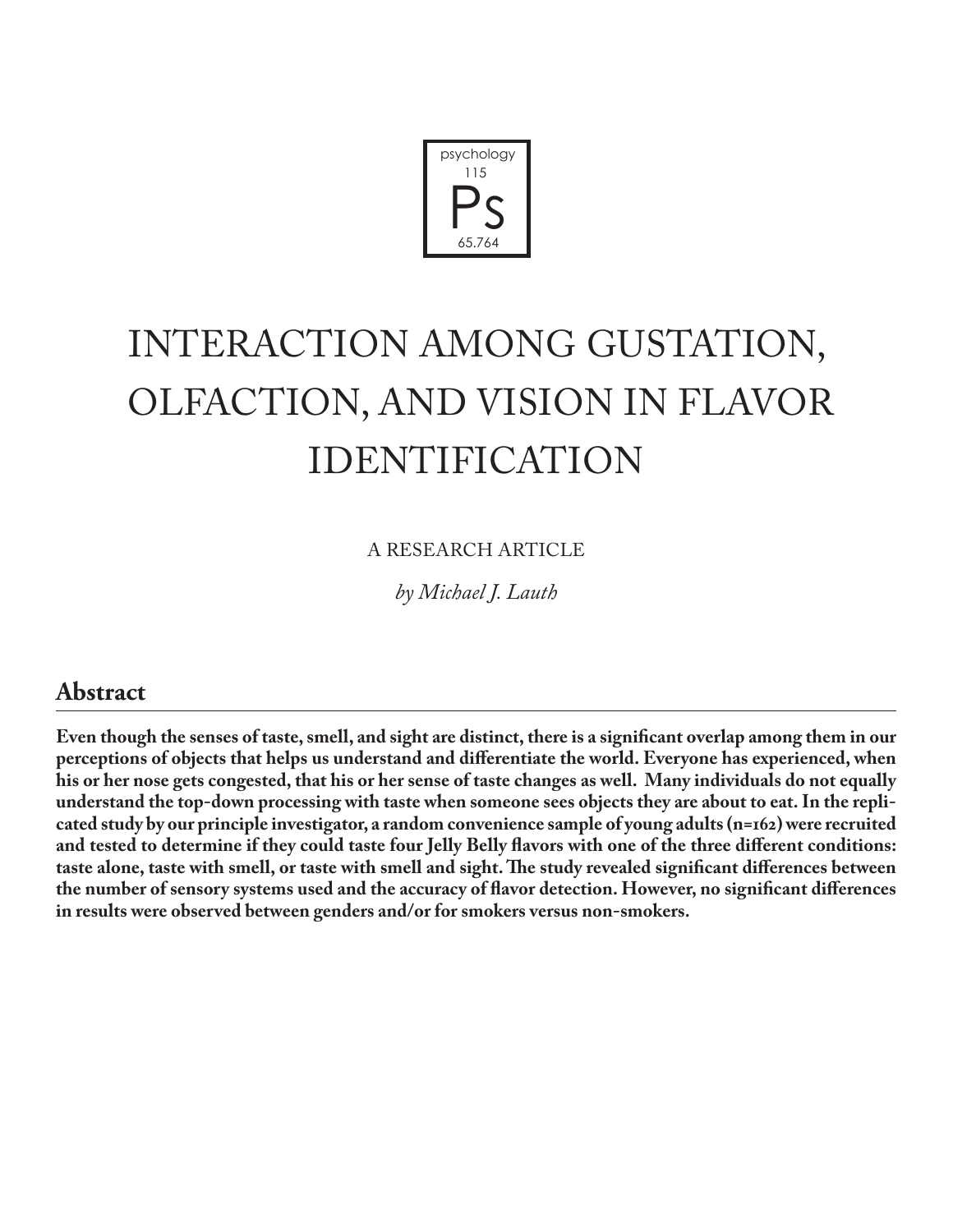# **Introduction**

Our perception of the world depends on various interactions between our sensory systems. The separate senses are gustation, olfaction, auditory, somatosensory and vision. According to Moir (1936, as cited by Prescott 2012), for the past 80 years researchers have been determining if the perception of gustation withfood is integrated with other simultaneous stimuli, like vision and/or olfaction. Understanding these interactions is important for researchers to understand that everyday food experience is not based only on the single sense of taste, but instead is an accumulation of multiple sensory perceptions (Stein, Huneycutt & Meredith, 1988).

The obvious example, which will be replicated in this study, is the interaction of olfactory and taste perception. Olfactory and gustation—the senses of smell and taste—are essential for survival by identifying material that is edible as food (Gibson, 1966), and preventing the ingestion of toxic material. It was shown that the activation of these two neural peripheral systems give rise to a unified flavor perception. This cross-neural sensory system has recently been used with broader implications for the development of food, beverages, and pharmaceuticals to enhance or mask tastes and smells (Delwiche & Heffelfinger, 2005).

However, there has been research showing that these two senses are not the only ones involved in taste perception. For example, DuBose et al. (1980, cited by Prescott 2012) showed that color has significant effects on our ability to recognize flavors of soda. That experiment's participants were less likely to accurately identify fruit-flavored beverages when they were unaware of the color. This has been replicated with similar results by other researchers (Bleackwell, 1995; Zellner & Whitten, 1999; Stevenson & Oaten, 2008, cited by Prescott, 2012). This demonstrates a correlation to another sense, vision, in the taste perception of flavor. If color plays a role in the detection of a flavor, then there must be a top-down processing that occurs before an individual actually tastes a substance. It is believed that the greater number of senses used with taste, like smell and vision, the more accurate the detection of a flavored stimuli will be. These studies will be replicated to determine if the simultaneous use of the vision and olfactory senses affect the accuracy of gustation.

Other factors will also be compared in our study to determine any association between smoking or gender and the participants' detection of flavor. Recently, smoking has been associated as a potential cause for olfactory impairment, but not gustatory dysfunction (Vennemann, 2008). However, as mentioned above, since the olfactory system is closely associated with the perceptions of the gustatory system, that suggests that there probably would be at least a slight impairment of the accurate perception of a particular taste by smokers. In our study, we will look for slight changes in flavor detection accuracy of smokers compared to people that do not smoke. As far as determining if gender has a role in taste, recent research has shown no significant difference in emotional processing between men and women on different primary gustatory receptors (umami, sourness, sweetness, bitterness, and saltiness); but that study did not report about accuracy of flavor identification. This might indicate either no significant difference at all between males and females on the gustatory responses, or that they simply did not test more complex flavor identification in that research (Robin, Rousmans, Dittmar & Vernet-Maury 2003).

In our replication study, we compared olfactory, vision, smoker status, and gender on the accuracy and perception of the gustatory sensory system. It is expected to find significant increases in accuracy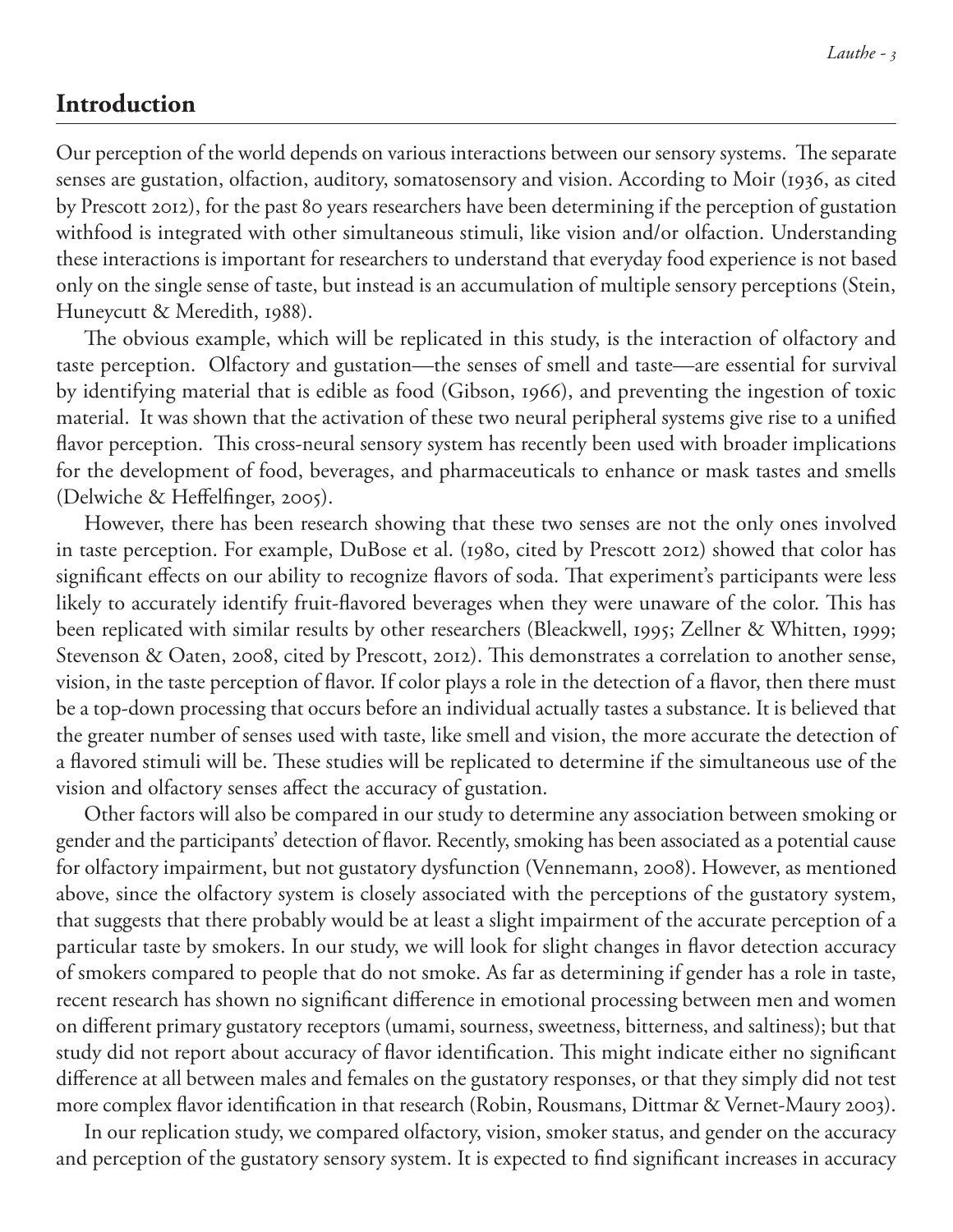when adding more sensory systems (vision and/or olfactory) to determinine a particular taste, as well as decreases in accuracy for people that are smokers. It is not expected to find significant differences based on gender.

# **Methods**

#### *Participants*

A convenience sample of 162 participants, consisting of 80 males and 82 females, with an average age of 20.55 years, was recruited. Approximately 12 percent of the participants reported being smokers.

### *Materials*

Materials consisted of the following four flavors of Jelly Bellies, manufactured by the Jelly Belly Company in Fairfield, California: Cherry, Licorice, Orange, and Green Apple. Plastic sandwich bags and paper bags were used to transport the Jelly Bellies. Finally, six data sheets were printed for each research assistant.

#### *Procedure*

The twenty-seven students enrolled in a university course in "Psychology 430: Sensation and Perception" each recruited and ran six participants individually. Participants' ages ranged from 19-23 years old and were randomly assigned to one of the following three conditions: Taste Alone, Taste Plus Olfactory, and Taste Plus Olfactory Plus Vision. The Taste Alone participants had no vision or smell capabilities while determining the taste. The Taste Plus Olfactory participants had no vision while determining taste, and the Taste Plus Olfactory Plus Vision participants had no restriction of those senses while tasting. The tests were coordinated so that none of the participants could see what the other participants were doing or how they were being tested.

The following script was read to each participant: "I will be offering you four differently flavored Jelly Belly candies, one at a time. Please taste each Jelly Belly carefully and, to the best of your ability, tell me what you think its flavor is. Do you have any questions about the procedure?" Additional instructions were given depending on the particular experimental condition, as follows: "Please close your eyes and pinch your nose throughout the tasting" for Taste Alone; or "Please close your eyes throughout the tasting" for Taste Plus Olfaction; or no additional instructions for Taste Plus Olfaction Plus Vision. During data collection, Jelly Bellies were randomly given to participants for each condition. After the data was collected, participants were debriefed and reassured that their responses fell within normal boundaries. Participants were asked if they had any further questions about the experiment and were then allowed to leave.

The Principle Investigator—Dr. Freberg—collected the raw data, and a one-way ANOVA using SPSS 20 was performed to determine any significance, followed with a post hoc Bonferroni analysis.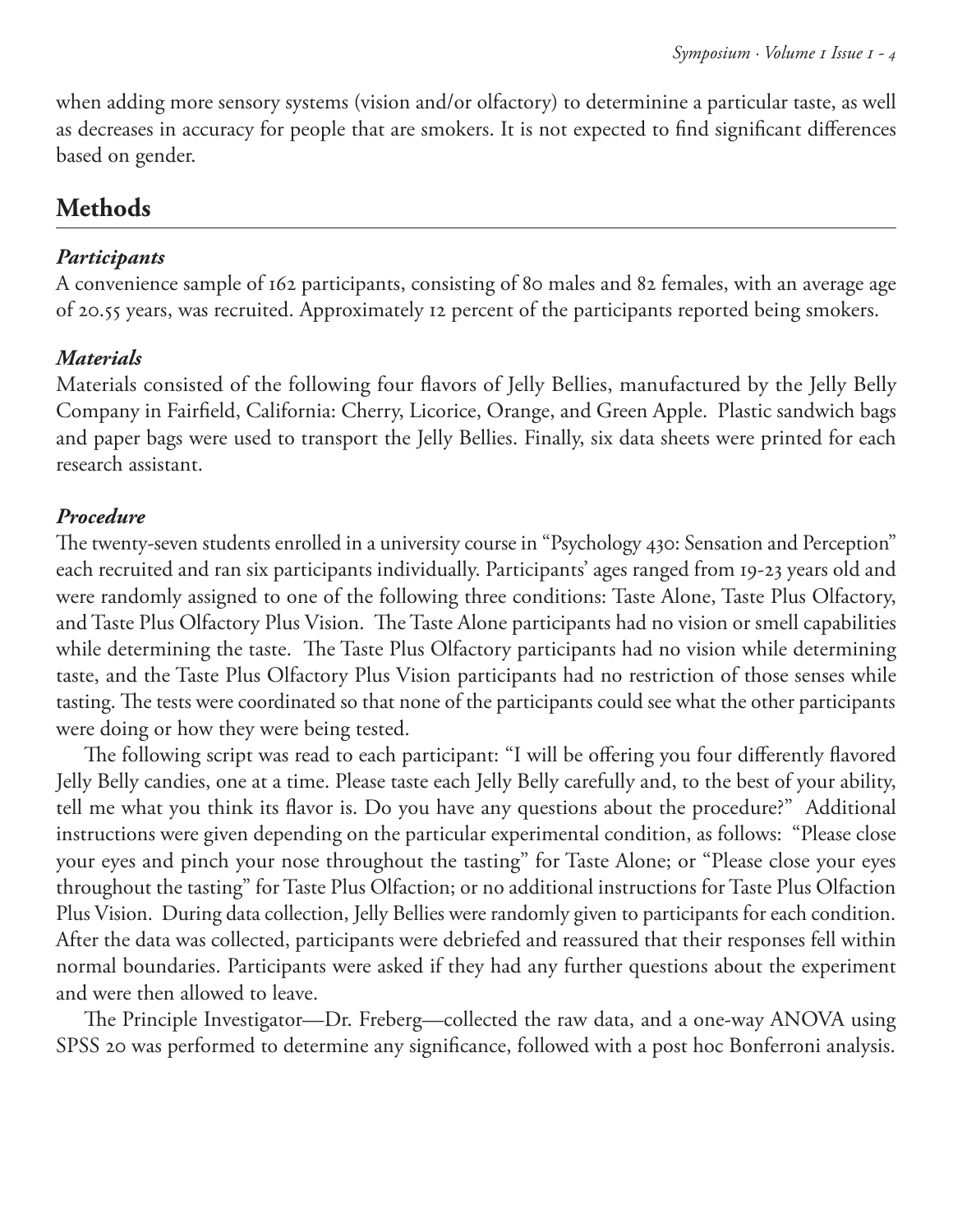### **Results**

Table 1 shows the average number of correct flavors (#) based on sensory condition and on gender (n=162). A one-way ANOVA showed that the number of correct flavor identifications differed by sensory condition,  $F (2, 145) = 22.166$ ,  $p < .0$ OI. A post hoc Bonferroni analysis demonstrated that the three conditions were all significantly different from each other, all ps < .01. As shown by both of these analyses, Taste Alone was less accurate than Taste plus Olfaction, which was less accurate than Taste plus Olfaction plus Vision. On the other hand, as shown in Figure 1, for the average number of correct flavors (#; +/- Standard Error) as a function of sensory condition based on males (n=80) and females (n=82), there was no significant difference between genders,  $F (I, I45)=0.639$ ,  $p > 0.05$ .

Table 2 shows the average number of correct flavors (#; +/- Standard Error) based on whether the participant was a smoker (n=19) or a non-smoker (n=138). As Figure 2 demonstrated, there was no significant difference between the number of correct flavor identifications and whether the participants were smokers or non-smokers,  $F (1/145)=0.064$ ,  $p > 0.05$ .

# **Discussion**

Based on the results of the one-way ANOVA and Bonferroni analysis, there were significant differences between the three different conditions, ranging in accuracy from Taste only, to better accuracy with Taste plus Olfaction, to the best accuracy with Taste Plus Olfaction plus Vision. According to Frank et al. (1989, as cited in John Prescott, 2012) the smell of sweetness seems to enhance the ability to detect sweet taste. It is also shown in a majority of studies that differentiating food and drink stimuli is enhanced with the addition of vision. This can be seen in Table 1, where the more information there was about the stimuli from multiple senses (taste, smell, vision), the more accurately the stimuli were perceived. This confirms the hypothesis that the more senses that are used, the higher the accuracy of flavor detection.

Regarding the accuracy of the flavored Jelly Belly detection based on gender, it was suspected that females and males would have equal accuracy detection. This was confirmed, using the one-way ANOVA, by showing no significant difference in the results between females and males in flavor detection. In fact, seen in Figure 1, the average detection of Jelly Belly flavors were similar based on gender for all three conditions. This indicates that the addition of more sensory systems will not differentiate in flavor detection accuracy between males and females. This has been shown in the Robin et al. study (2003), which had no significant difference in emotional responses to taste between genders.

Concerning the effect of smoking on taste perception, it was hypothesized that individuals who smoke would be worse at flavor detection than individuals who do not smoke. There was, however, no observed significant difference in test results between smokers and non-smokers, which would not confirm our hypothesis. As seen in Table 2, smoking participants actually had very similar trends to non-smokers. In fact, they seemed to have slightly higher flavor accuracy compared to non-smokers. Figure 2 shows that the standard errors are moderately larger for smokers in our experiment —due to a small sample size—compared to non-smokers. This could have affected our results because of the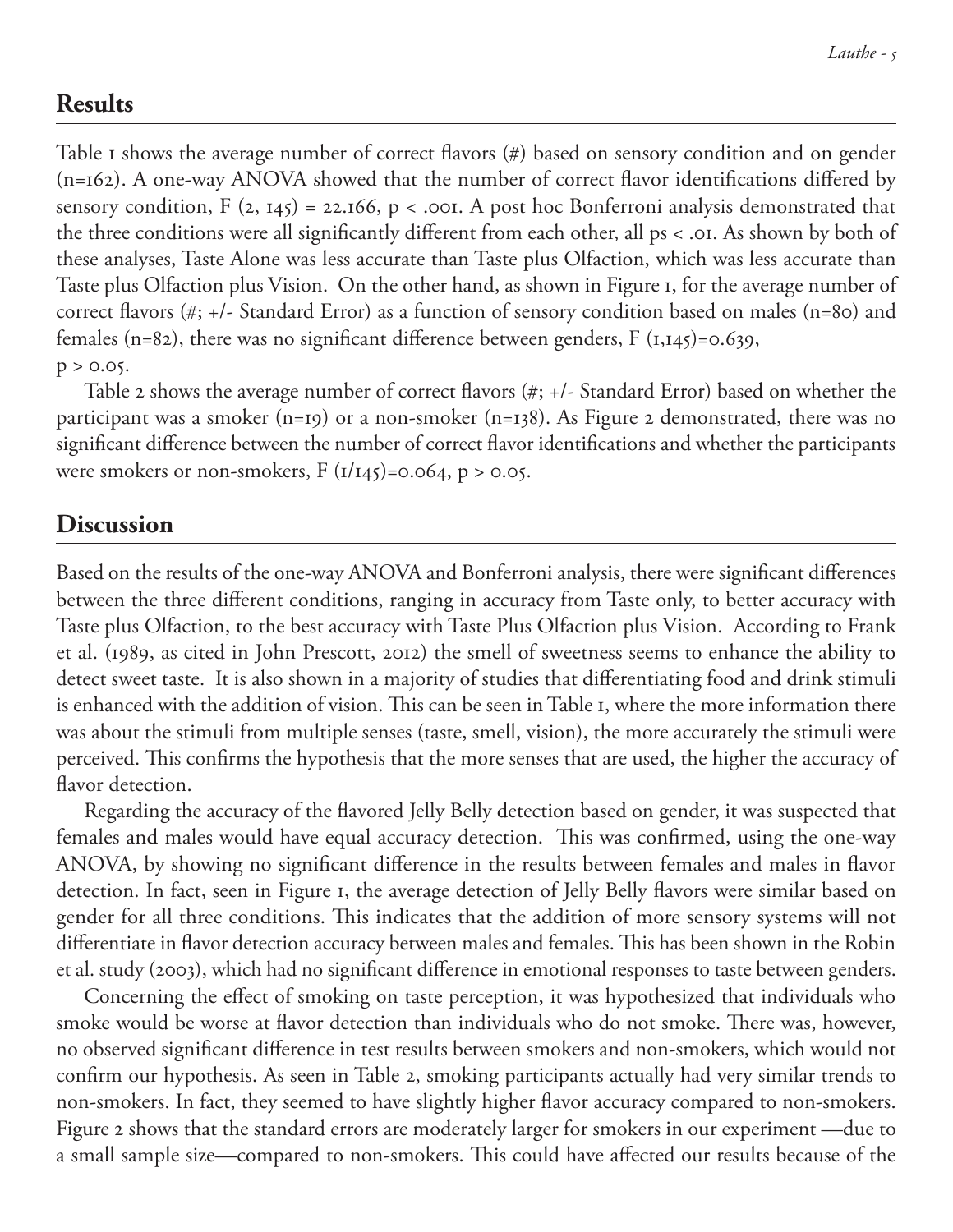significantly larger deviation within the smoker category.

The deviation among smokers might also be due to the vagueness of the description of the dependent variable of "smoker." Based on the research study by Vennemann et al. (2008), it was suggested that the effects of smoking depend on two main factors: how recently the individuals smoked before tasting the stimuli, and how often individuals smoked. Participants that were frequent smokers (> than 20 times per day) were at a higher risk for problems with both taste and smell. In contrast, the effects of smoking on taste and smell are normally more short term for non-chronic users. This indicated the variation in our study could be due to those factors that we did not test. If the study is repeated, I recommend determining how recently and how often the participants smoke. Also, it would be necessary to determine if the participant smokes cigarettes or marijuana, because they might have different effects.

There are also other limitations that should be noted. Even though it was observed that an increase in the number of sensory systems used correlated with an increase in flavor detection accuracy, it is not certain whether this is an integrated response, top-down processing, or some other reason. Another limitation was that the time of day that the study was run might affect the flavor detection by the participant. Time of day was not a specified factor in the study, and each participant took the test at his or her own convenience. Further research should be performed to determine the causality of these flavor detection differences.

In conclusion, it was observed that the more different sensory systems are used simultaneously, the more accurate a participant would be in identifying the Jelly Belly flavors. It was also confirmed that there was no significant difference in flavor detection accuracy between genders. The smoking portion of the study should be repeated and modified to determine if indeed individuals that smoke have lower flavor detection accuracy. These modifications could be used for the next "Sensation & Perception" class at California Polytechnic State University to look more at causality and clarification of the interaction between these three sensory systems.

# **Acknowledgments**

Data for this experiment was obtained collectively by students of the Spring 2013 PSY 432 Human Sensation and Perception course.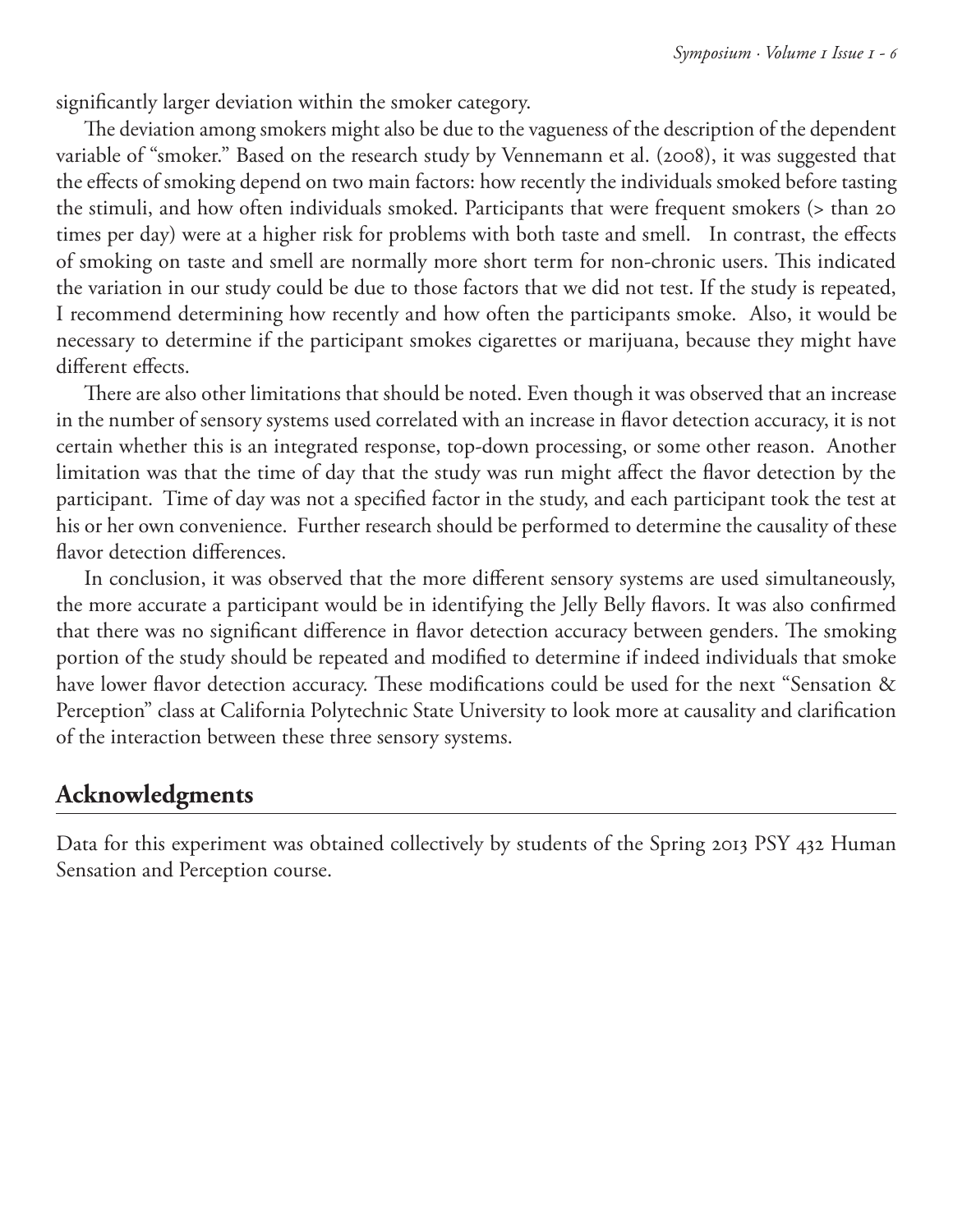| Conditions                              | Gender  | Average<br>Correct $(\#)$ | <b>Standard Error</b> |
|-----------------------------------------|---------|---------------------------|-----------------------|
| Gustation                               | Males   | 0.923                     | 0.183                 |
|                                         | Females | 0.964                     | 0.209                 |
|                                         | Both    | 0.944                     | 0.138                 |
| <b>Gustation Plus</b><br>Olfaction      | Males   | 2.154                     | 0.173                 |
|                                         | Females | 2.107                     | 0.173                 |
|                                         | Both    | 2.130                     | 0.121                 |
| <b>Gustation Plus</b><br>Olfaction Plus | Males   | 3.179                     | 0.179                 |
|                                         | Females | 3.346                     | 0.166                 |
| Vision                                  | Both    | 3.259                     | 0.122                 |

*Table 1. Average number of correct flavors (#; +/- Standard Error) to the condition based on males (n=80), females (n=82) or total (n=162).*



*Figure 1. Average number of correct flavors (#; +/- Standard Error) for each sensory condition compared to males (n=80), females (n=82), or both (n=162).*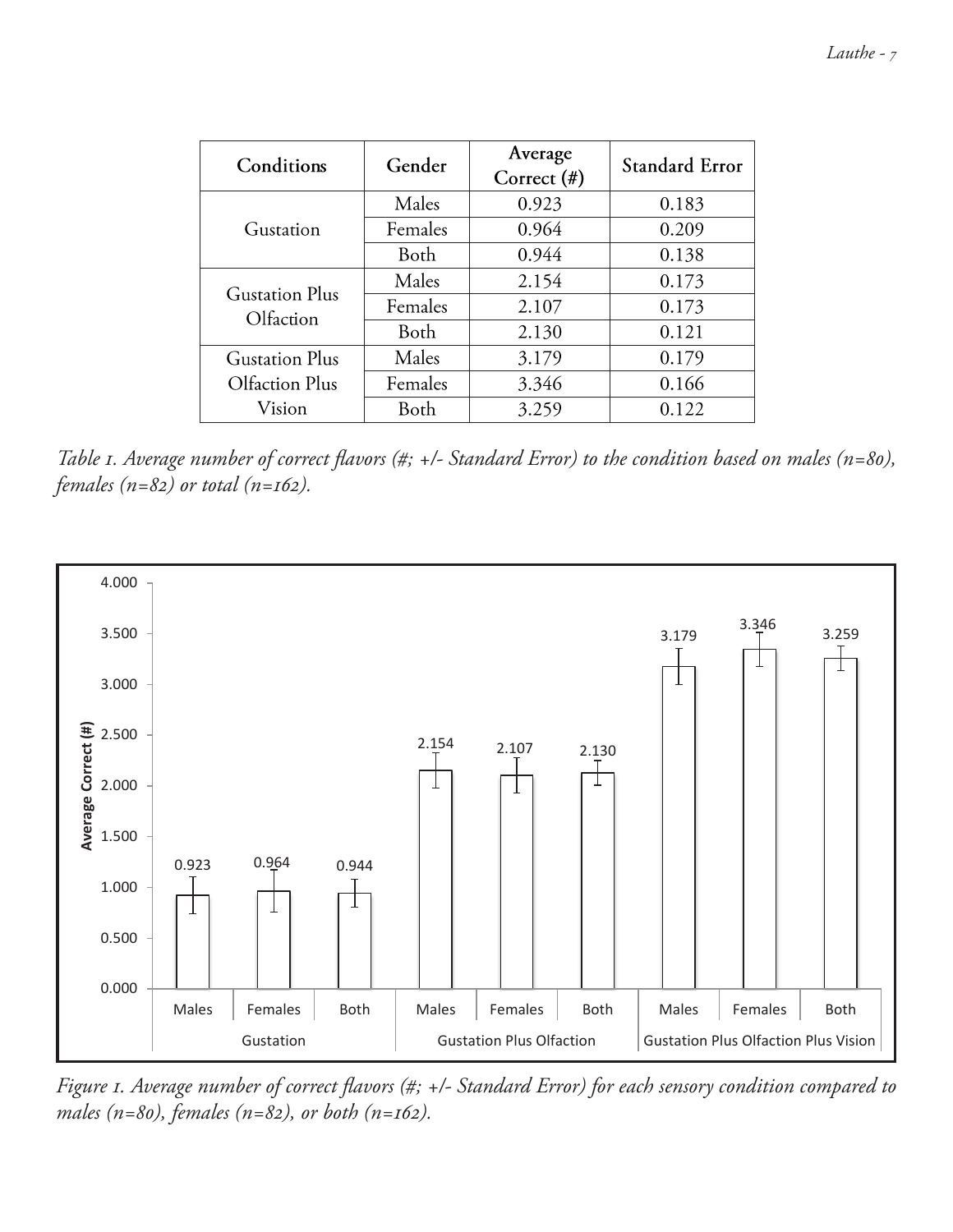|                       |         | Average | Standard |
|-----------------------|---------|---------|----------|
| Conditions            | Smoker  | Correct | Error    |
|                       | Smokers | 1.143   | 0.340    |
|                       | Non-    |         |          |
| Gustation             | Smoker  | 0.915   | 0.152    |
|                       | Smokers | 2.250   | 0.412    |
| <b>Gustation Plus</b> | Non-    |         |          |
| Olfaction             | Smoker  | 2.163   | 0.124    |
| <b>Gustation Plus</b> | Smokers | 3.000   | 0.707    |
| Olfaction Plus        | Non-    |         |          |
| Vision                | Smoker  | 3.313   | 0.116    |

*Table 2. Average number of correct flavors (#; +/- Standard Error) based on smoker (n=19) and non-smoker (n=138) participants.*



*Figure 2. Average number of correct flavors (#; +/- Standard Error) based on smoker (n=19) and non-smoker (n*) and mon-smoker  $\hat{C}$ *(n=138) participants.*